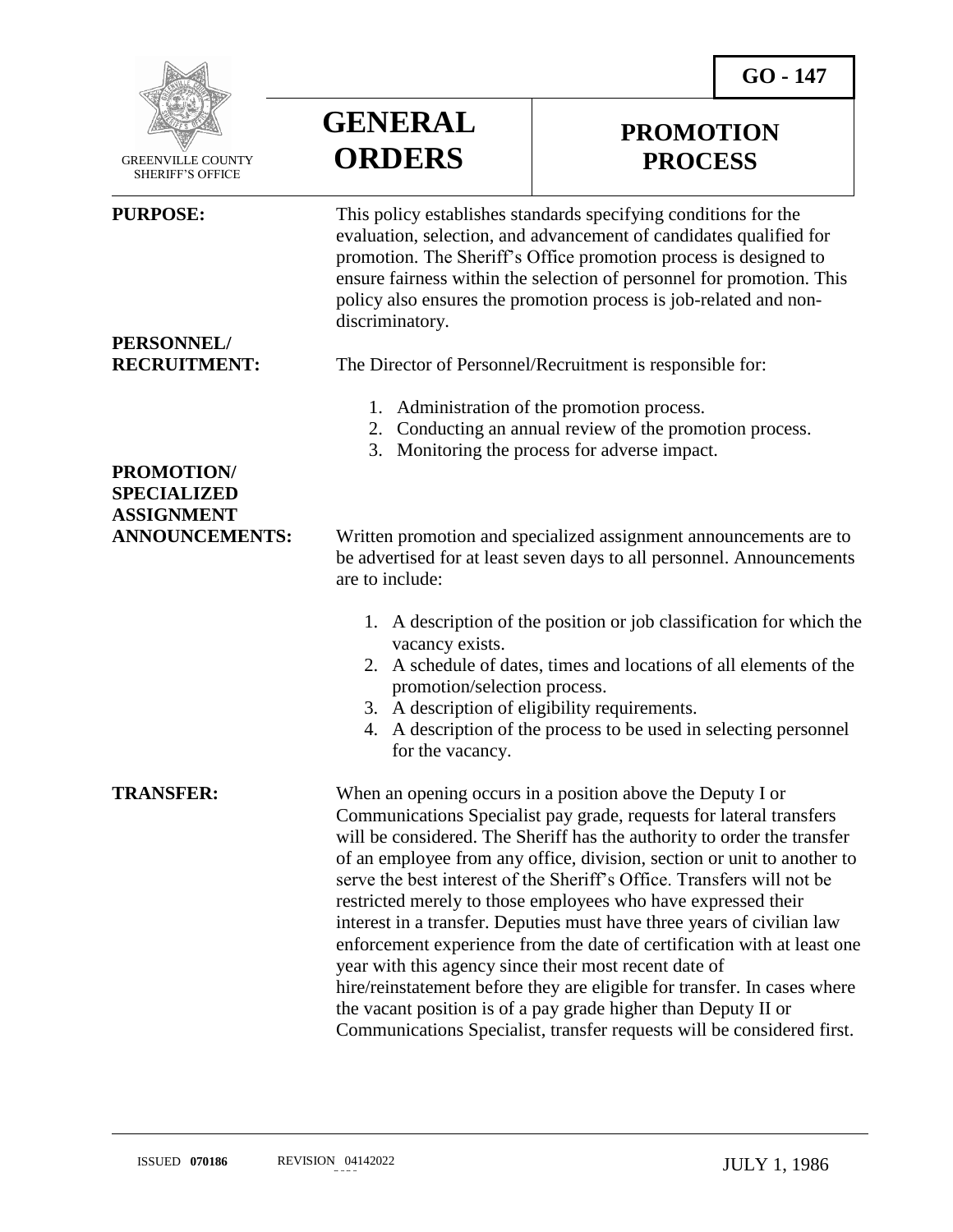When a vacant position is posted, all personnel wishing to transfer who are at a pay grade higher than Deputy II must submit a transfer request form on vConnect. Such personnel will then be interviewed by ranking members from the division where the vacancy exists. Transfers will be interviewed first; however, if the candidate or candidates are not deemed qualified or suitable for the position after the interview, then personnel from the promotion eligibility list will be considered. The final selection decision will be made by the Sheriff with recommendation from the affected Division Commander. Decisions not to accept personnel requesting to transfer must be thoroughly documented in writing and submitted to the Sheriff and a copy forwarded to the Director of Personnel for retention. This will only need to be documented if the denial of transfer(s) results in the opening of the promotion list to fill this vacancy. The Sheriff will make direct appointments for positions on his Command Staff or Personal Staff.

When a promotion opportunity is available a lateral transfer may be undertaken by the concurrence of the Division Commander(s) concerned and with the approval of the Sheriff, provided the transfer is of the same rank.

Bi-annual Promotion Boards will be held for Sergeants, Master Deputies/Investigators, Communications Training Specialists, Assistant Principal Communications Specialist and Principal Communications Specialists in January and July. Those who qualify on the board will remain on the promotion eligibility list for one year. During the term that a successful candidate occupies a position on the promotion eligibility list. The following conditions would remove the candidate from the eligibility list:

- Demotion from current rank or suspension from duty will remove the candidate from eligibility for promotion for a period of one year.
- Being placed on a performance improvement plan and/or probationary status will remove the candidate from eligibility for a period of six months.
- Receiving a Written Reprimand will remove the candidate from eligibility for a period of six months.
- All documented discipline will be considered during the competitive promotion process.

### **PROMOTION:**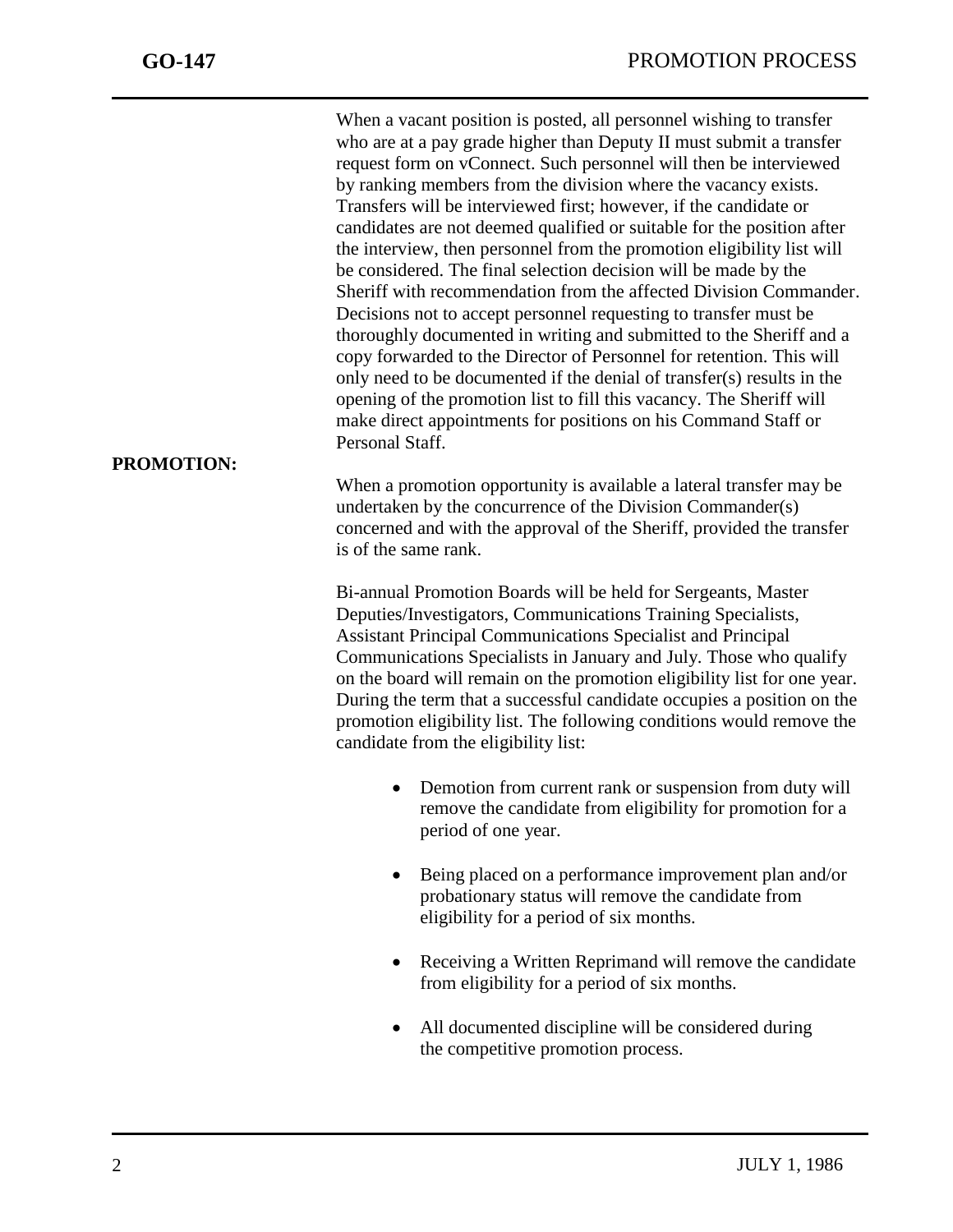|                                       | In the event that seventy-five percent of the eligible candidates are<br>exhausted from the promotion list or at the Sheriff's discretion, a new<br>Promotion Board will convene to replenish the list of eligible<br>candidates. Those who qualify will remain eligible until the next Bi-<br>annual Promotion Board is held.                                                                                                                                                                                     |  |  |
|---------------------------------------|--------------------------------------------------------------------------------------------------------------------------------------------------------------------------------------------------------------------------------------------------------------------------------------------------------------------------------------------------------------------------------------------------------------------------------------------------------------------------------------------------------------------|--|--|
|                                       | <b>NOTE:</b> An employee who has been considered ineligible for<br>promotion due to disciplinary action will be allowed<br>to take the promotion board but will not be eligible<br>for promotion until the end date of the disciplinary<br>action has been met.                                                                                                                                                                                                                                                    |  |  |
| <b>INTRODUCTORY</b><br><b>PERIOD:</b> | Promoted personnel serve a six month introductory period. Upon<br>recommendation of the affected Division Commander, the Sheriff<br>may request Greenville County Human Resources to extend the<br>introductory period an additional three months, if a promoted<br>employee is not performing satisfactorily. An additional extension<br>will not be granted. Personnel are not permitted to transfer until the<br>successful completion of their introductory period unless approved to<br>do so by the Sheriff. |  |  |
| <b>APPEAL PROCESS:</b>                | Appeals for review of adverse decisions concerning eligibility or<br>appointment to promotion vacancies may be made by affected<br>personnel. Appellants are entitled to the following:<br>1. The correct answers to questions asked at the Promotion<br>Interview Board and written exam.<br>2. To review their scored elements of the promotion process.<br>To review their performance appraisals used in the selection<br>3.                                                                                   |  |  |
|                                       | decision.<br>4. Re-application, re-testing or re-evaluation.                                                                                                                                                                                                                                                                                                                                                                                                                                                       |  |  |
|                                       | Appellants may request procedures 1, 2, and 3 through the Director of<br>Personnel/Recruitment. Procedure 4 may be requested through the<br>chain of command up to the Conduct and Procedures Review Board.<br>If the adverse ruling is appealed to the Conduct and Procedures<br>Review Board, the Board will thoroughly examine all relevant factors<br>and submit a recommendation to the Sheriff. The Sheriff's disposition<br>is final.                                                                       |  |  |
| <b>PROMOTION</b><br><b>ACTION:</b>    | Following the selection of a candidate for promotion, the Sheriff will<br>announce the promotion via a Personnel Order. The successful<br>candidate will receive a Promotion Warrant describing their<br>appointment and date of promotion from the Sheriff.                                                                                                                                                                                                                                                       |  |  |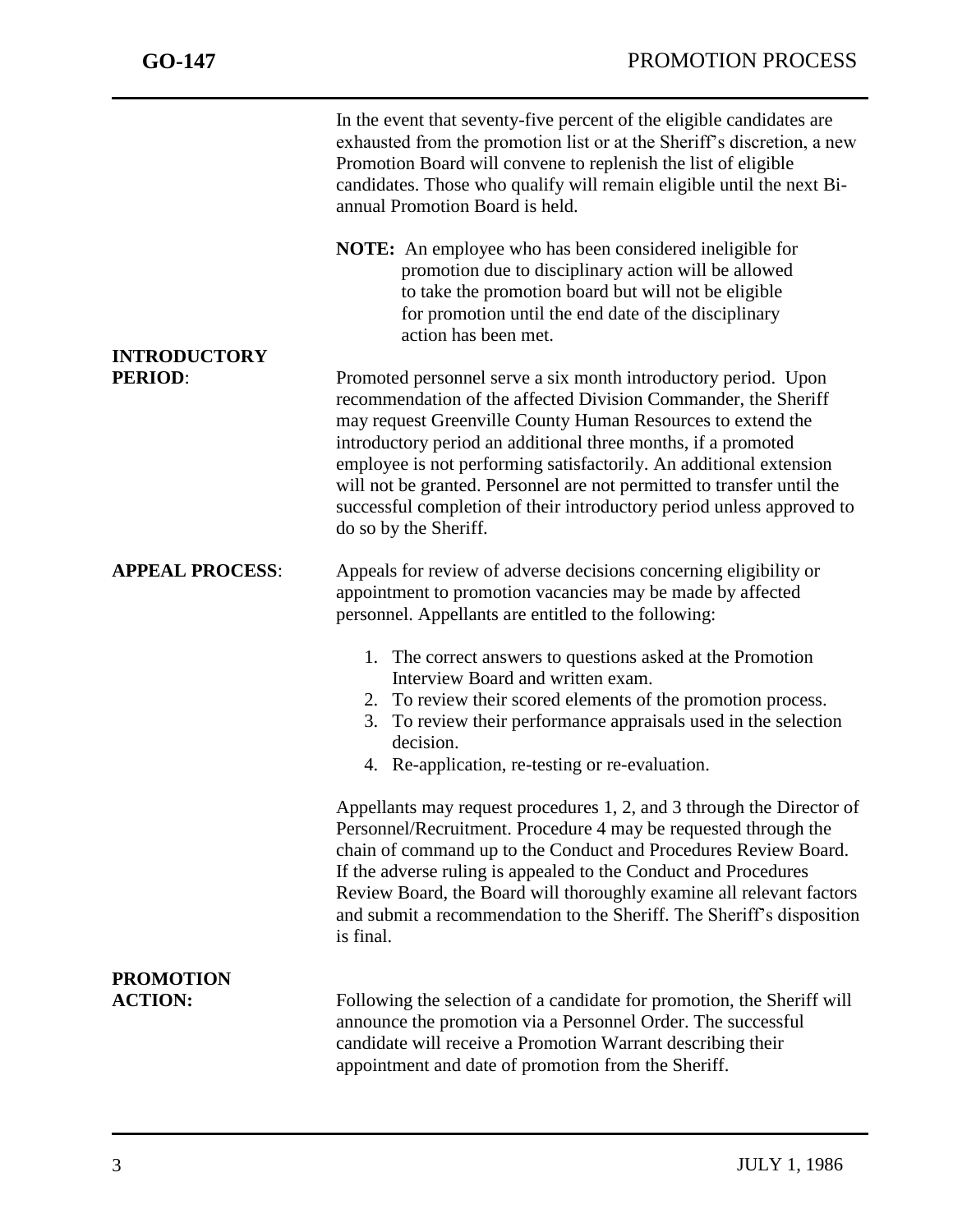| <b>PROMOTION</b>                          | <b>MATERIAL SECURITY:</b> Promotion materials are stored in a locked file cabinet in the<br>Administrative Services Division.                                                                                                                                                                                      |                                                                                                                                                                                                                                                                                                                |  |
|-------------------------------------------|--------------------------------------------------------------------------------------------------------------------------------------------------------------------------------------------------------------------------------------------------------------------------------------------------------------------|----------------------------------------------------------------------------------------------------------------------------------------------------------------------------------------------------------------------------------------------------------------------------------------------------------------|--|
| <b>SWORN</b><br>PERSONNEL:                | All sworn personnel, except limited duty sworn personnel and Class 3<br>Deputies, are governed by this policy. These positions are identified<br>as:<br>1. Deputy II<br>2. Master Deputy<br>3. Investigator<br>4. Sergeant                                                                                         |                                                                                                                                                                                                                                                                                                                |  |
|                                           | <b>ENTRY-LEVEL RANK - For sworn personnel is Deputy I.</b>                                                                                                                                                                                                                                                         |                                                                                                                                                                                                                                                                                                                |  |
|                                           | <b>LATERAL ENTRY</b> - Permitted in the rank of Deputy II, providing a<br>candidate possesses the minimum qualifications for such rank.                                                                                                                                                                            |                                                                                                                                                                                                                                                                                                                |  |
|                                           | <b>NON-COMPETITIVE PROMOTION - Awarded to Deputy I who</b><br>successfully complete the requirements for Deputy II and are<br>recommended for reclassification.                                                                                                                                                    |                                                                                                                                                                                                                                                                                                                |  |
|                                           | <b>COMPETITIVE PROMOTIONS - Required for all ranks above</b><br>Deputy II. Sworn personnel exceptions: Lieutenants, Captains, Majors<br>and the Chief Deputy, are direct appointments by the Sheriff.                                                                                                              |                                                                                                                                                                                                                                                                                                                |  |
| <b>QUALIFICATIONS:</b>                    | There are four factors in the promotion process:                                                                                                                                                                                                                                                                   |                                                                                                                                                                                                                                                                                                                |  |
|                                           | 1. Longevity<br>2. Performance Appraisal<br>3. Knowledge Based Written Test<br><b>Promotion Review Board</b><br>4.                                                                                                                                                                                                 |                                                                                                                                                                                                                                                                                                                |  |
| <b>LONGEVITY:</b>                         | Candidates must have the following total years of civilian law<br>enforcement experience as listed below. Recruits or deputies who<br>have been reinstated/hired will not be eligible for promotion until<br>completing one year of continuous employment from their most<br>recent date of hire or reinstatement. |                                                                                                                                                                                                                                                                                                                |  |
| <u>Rank</u><br>Master Deputy/Investigator |                                                                                                                                                                                                                                                                                                                    | <b>Experience and Performance Appraisal</b><br>Three years of civilian law enforcement<br>experience from the date of certification<br>with at least one year with this agency<br>since their most recent date of<br>hire/reinstatement. Must have at least a<br>3.6 from their last performance<br>appraisal. |  |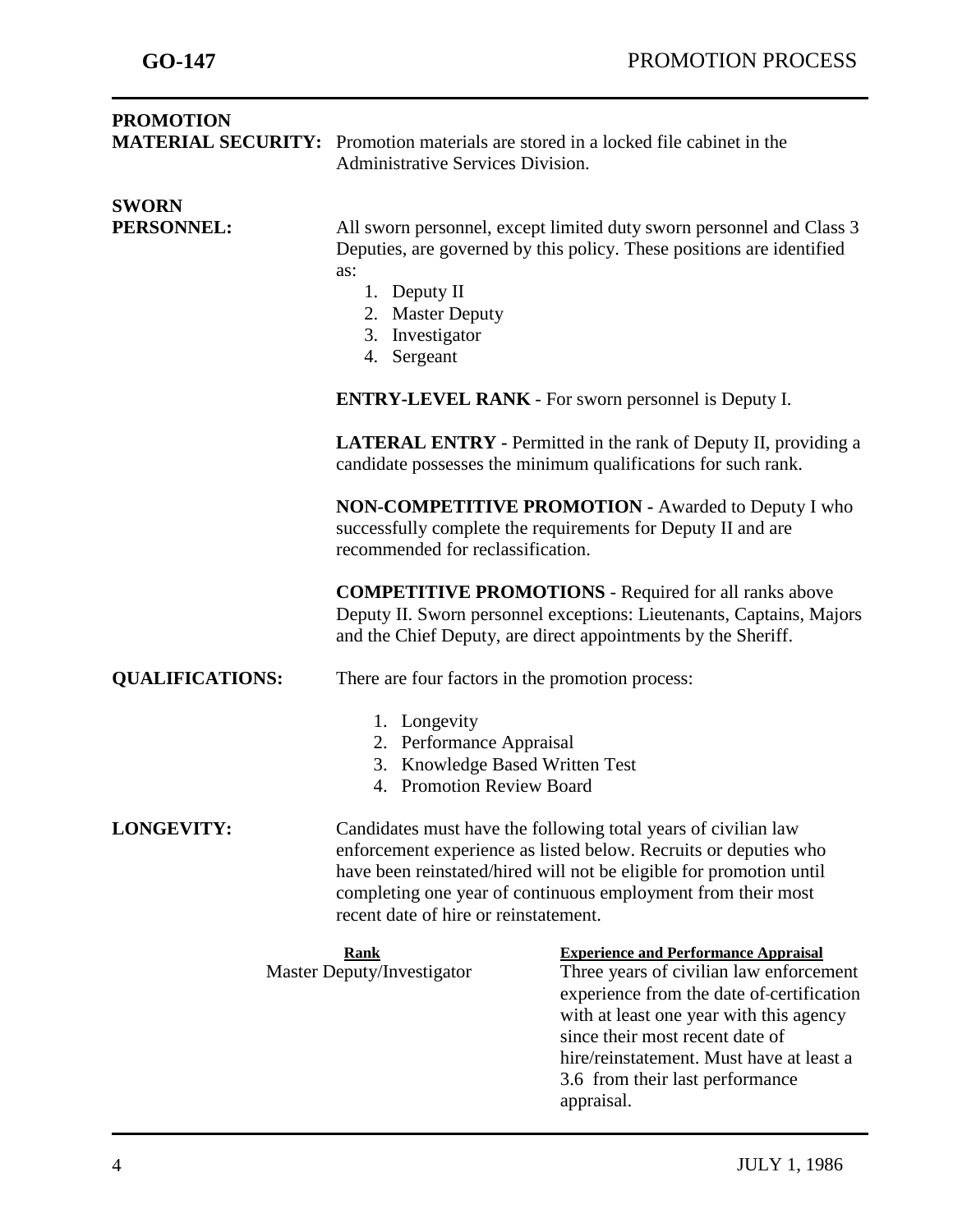Sergeant Five years of civilian law enforcement experience from the date of certification with at least two years with this agency since their most recent date of hire/reinstatement. Candidates must be currently at the rank of Master Deputy/Investigator for a period of one year. Must have at least a 4.0 from their last annual performance appraisal

**WRITTEN EXAMINATIONS -** Written examinations must meet the requirements of validity, utility, and minimum adverse impact. In addition, a current bibliography of reading material used as the source for questions must be provided to each candidate prior to the written examination. Questions are to be restricted to material covered in the bibliography. The written examination will consist of forty-eight questions. Candidates must correctly answer at least thirty-six questions (75%) to move on to the Promotion Review Board. Those who do not meet this requirement must wait until the next bi-annual Promotion Board to re-test.

**PROMOTION REVIEW BOARD -** Four Promotion Review Board members will be appointed by the Sheriff to serve at the pleasure of the Sheriff. Board members will be appointed as follows:

- 1. Division Commander or their designee.
- 2. Director of Personnel/Recruitment or their designee.
- 3. Two members of equal or greater rank than the position being considered.

At the discretion of the Sheriff, members composing the board may vary, depending on availability of those individuals for specific interviews. Nothing precludes the Sheriff from utilizing personnel from other agencies or citizens from the private sector to serve on the Promotion Review Board. At a minimum, at least one sworn deputy from the Sheriff's Office will serve on all sworn personnel Promotion Review Boards. Every effort is to be made to ensure minority/female representation on all Promotion Review Boards when possible.

**SCORING:** At the conclusion of each candidate's answers, board members will assign each promotion applicant a numerical rating between one and six indicating interview performance on that particular question. Candidates may obtain a maximum of forty-eight points.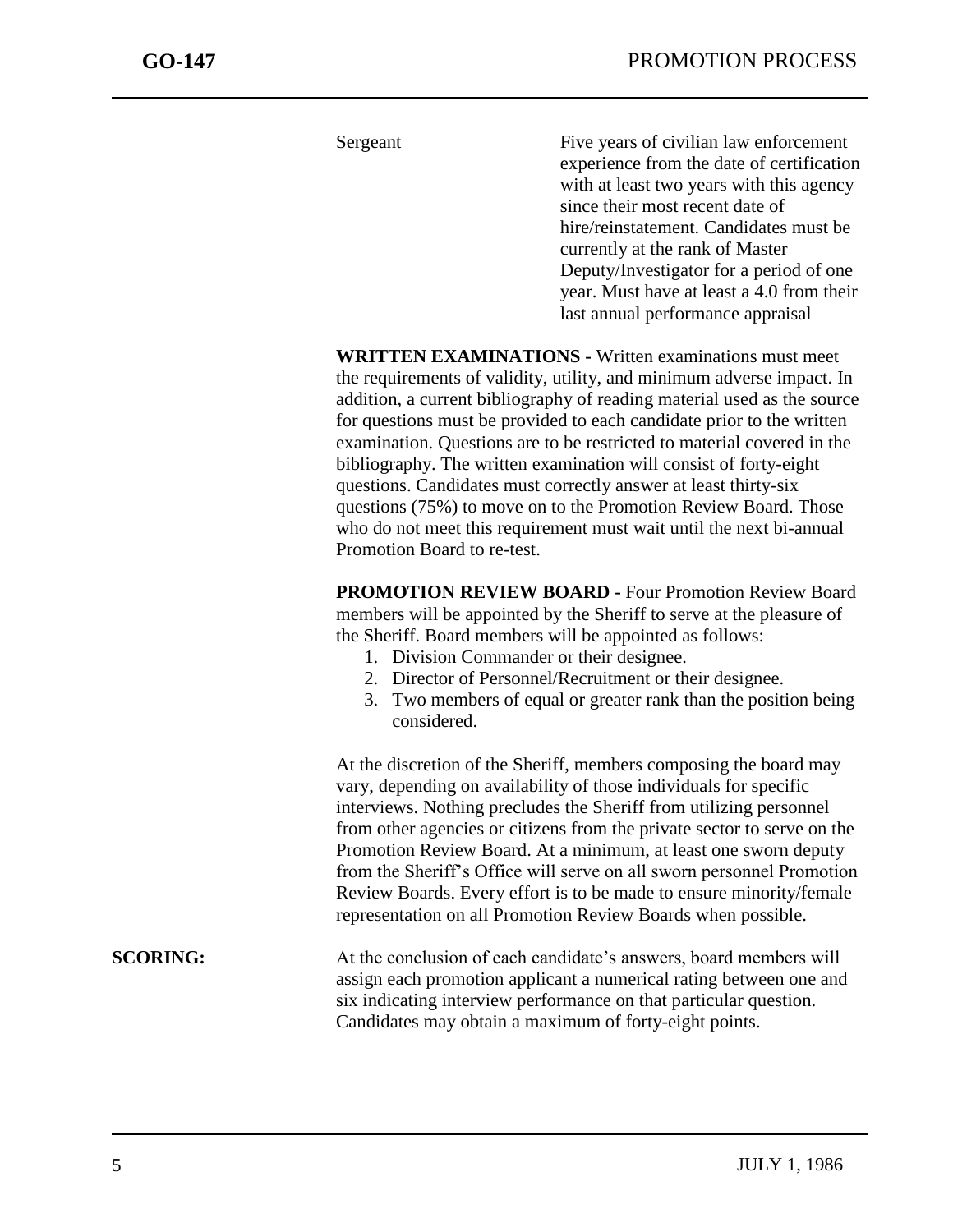### **PROMOTION REVIEW BOARD MEMBER**

**RESPONSIBILITIES:** All candidates for promotion will appear before the board in appropriate business professional attire or in their Class-A uniform with tie. If wearing the uniform, candidates display a professional appearance with boots shined, uniform pressed, and have their appropriate rank and hash marks displayed. Candidates who appear before the board in unprofessional attire or who do not meet acceptable uniform standards will be prohibited from interviewing. Each board member will be allowed to ask scenario based questions or give practical exercises (i.e., review a Daily Observation Report, review an incident report, review a time sheet, etc.) that are specific to duties of the rank for which the candidate is applying. Each board member will be allotted two questions, one of which may be a practical exercise. Board members assess each candidate's answers to scenarios and practical exercises using the following 1-6 grading scale:

> 1 – Makes no attempt to answer the scenario question/solve the exercise, cannot come up with any insight in to the problem or issue at hand.

2 – Makes an attempt to problem solve/complete the exercise; however, the answer was subpar or not realistic in the approach, deviates from policies and/or procedures, or not legally sound.

3 – Provides a bare minimum response to the scenario/exercise but not to the level of what would be expected.

4 – Problem solving ability is what you would expect from someone at their grade and experience level. Provides an acceptable, basic and generic answer that is consistent with policies and/or procedures, or is legally sound.

5 – Provides exceptional insight and is able to relate the scenario/exercise to real life situations and pull from past experiences and encounters. Answer is what would be expected from a well-seasoned, senior deputy/master deputy.

6 – Shows command level knowledge and ability to problem solve and address critical situations. Provides superior insight in to issues without hesitation. Goes above and beyond in approaching the scenario/exercise and offers solutions that a policy making deputy would be expected to provide.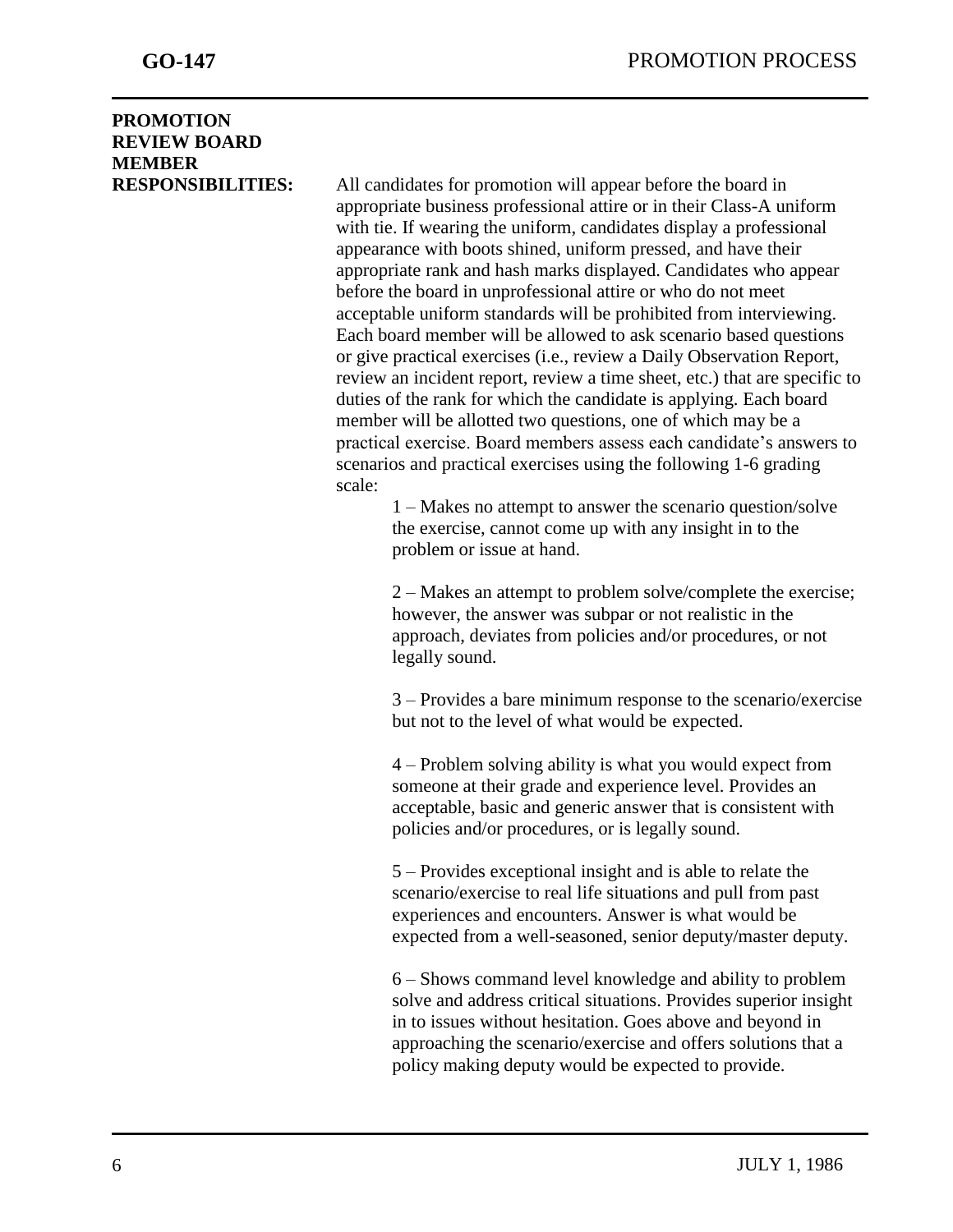**CANDIDATE** 

**SELECTION:** After reviewing all potential candidates for promotion, the Promotion Review Board will forward its ratings to the Administrative Services Division which will add the written test scores to the Promotion Review Board scores to gain an overall score.

> The total number of points that can be accumulated from the written test and the Promotion Review Board is ninety-six points. Four additional points can be obtained by meeting the following criteria:

- 1 point Five or more years of civilian law enforcement experience for Deputy II's or five or more years as a current Master Deputy.
- 1 point Any advanced college degree (Associate's Degree or higher).
- 1 point Current or prior military service.
- 1 point Currently holding any instructorship from the SC Criminal Justice Academy (Firearms Instructor, Driving Instructor, SMD Instructor, SFST Instructor, etc.).

The four additional points, if applicable, will be added to the overall score only and will not be used towards the written test. Candidates scoring a minimum of seventy-five points out of one hundred possible points will be placed on the final promotion list. The promotion list will be published by the last 4 digits of the candidates social security number in no particular order. The promotion list will be presented to the Command Staff in numerical grade order and will include the overall scores.

After the conclusion of the interview process, the affected Division Commander will make their recommendation to the Sheriff for final approval.

As with all transfers and promotions, the Sheriff will ultimately have the final authority in these matters.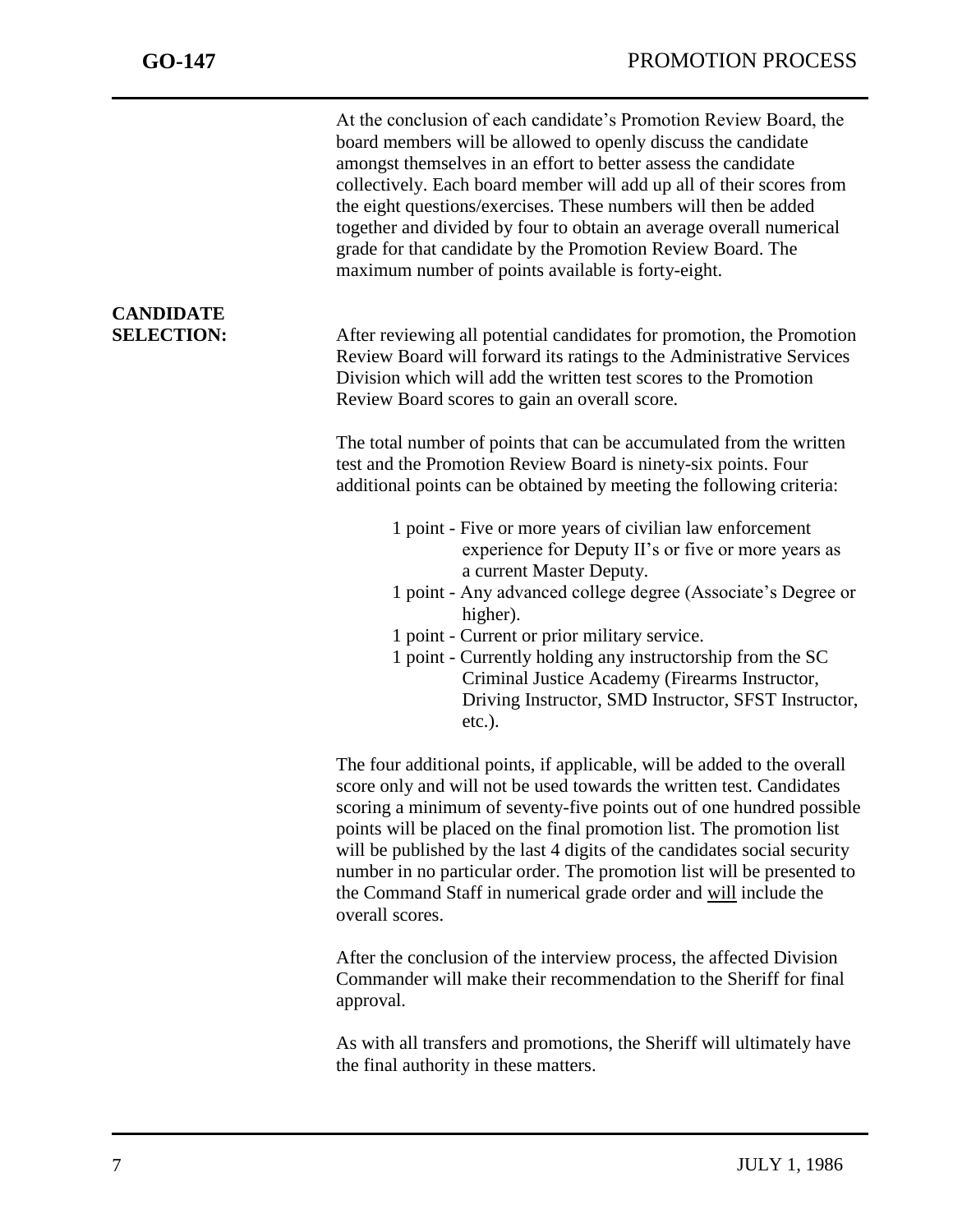| <b>NON-SWORN</b><br>PERSONNEL: | All non-sworn personnel are governed by this policy. These positions<br>are identified as:<br>1. Communications Training Specialist<br>2. Assistant Principal Communications Specialist<br><b>Principal Communications Specialist</b><br>3.<br><b>Entry level, non-sworn positions:</b><br>Service Representative<br>$\bullet$<br><b>Administrative Support Specialist</b><br>$\bullet$<br><b>Communications Specialist</b><br>$\bullet$<br><b>Crossing Guard</b><br>E911 System Technician<br><b>Heavy Equipment Operator</b><br>$\bullet$<br>Lateral entry, non-sworn positions:<br>Principal Accounting Specialist II<br><b>Administrative Coordinator</b><br>$\bullet$<br>Principal Financial Management Analyst<br>$\bullet$<br><b>Administrative Assistant</b><br>$\bullet$<br><b>Administrative Support Specialist</b><br>$\bullet$<br>Supply Officer<br>$\bullet$<br>Crime Analyst<br>Principal Heavy Equipment Operator<br><b>Principal Communications Specialist</b><br><b>Communications Training Specialist</b><br>$\bullet$<br>Director of Communications<br>$\bullet$<br>Director, E911<br>$\bullet$<br><b>Systems Coordinator</b><br>E911 System Technician<br>Case Manager/Counselor<br><b>General Counsel</b><br>Paralegal<br>$\bullet$<br><b>FOIA Coordinator</b><br>Multi-Media Specialist<br>$\bullet$ |  |  |  |
|--------------------------------|----------------------------------------------------------------------------------------------------------------------------------------------------------------------------------------------------------------------------------------------------------------------------------------------------------------------------------------------------------------------------------------------------------------------------------------------------------------------------------------------------------------------------------------------------------------------------------------------------------------------------------------------------------------------------------------------------------------------------------------------------------------------------------------------------------------------------------------------------------------------------------------------------------------------------------------------------------------------------------------------------------------------------------------------------------------------------------------------------------------------------------------------------------------------------------------------------------------------------------------------------------------------------------------------------------------------------|--|--|--|
|                                |                                                                                                                                                                                                                                                                                                                                                                                                                                                                                                                                                                                                                                                                                                                                                                                                                                                                                                                                                                                                                                                                                                                                                                                                                                                                                                                            |  |  |  |
|                                |                                                                                                                                                                                                                                                                                                                                                                                                                                                                                                                                                                                                                                                                                                                                                                                                                                                                                                                                                                                                                                                                                                                                                                                                                                                                                                                            |  |  |  |
|                                |                                                                                                                                                                                                                                                                                                                                                                                                                                                                                                                                                                                                                                                                                                                                                                                                                                                                                                                                                                                                                                                                                                                                                                                                                                                                                                                            |  |  |  |
|                                |                                                                                                                                                                                                                                                                                                                                                                                                                                                                                                                                                                                                                                                                                                                                                                                                                                                                                                                                                                                                                                                                                                                                                                                                                                                                                                                            |  |  |  |
|                                |                                                                                                                                                                                                                                                                                                                                                                                                                                                                                                                                                                                                                                                                                                                                                                                                                                                                                                                                                                                                                                                                                                                                                                                                                                                                                                                            |  |  |  |
|                                |                                                                                                                                                                                                                                                                                                                                                                                                                                                                                                                                                                                                                                                                                                                                                                                                                                                                                                                                                                                                                                                                                                                                                                                                                                                                                                                            |  |  |  |
|                                |                                                                                                                                                                                                                                                                                                                                                                                                                                                                                                                                                                                                                                                                                                                                                                                                                                                                                                                                                                                                                                                                                                                                                                                                                                                                                                                            |  |  |  |
|                                | <b>SELECTION PROCESS FOR LATERAL ENTRY NON-</b><br><b>SWORN POSITIONS - The selection process is the same as that for</b><br>new hires. Personnel currently working in a lower classification must<br>apply for these positions through Greenville County Human<br>Resources and interview with other candidates.                                                                                                                                                                                                                                                                                                                                                                                                                                                                                                                                                                                                                                                                                                                                                                                                                                                                                                                                                                                                          |  |  |  |
|                                |                                                                                                                                                                                                                                                                                                                                                                                                                                                                                                                                                                                                                                                                                                                                                                                                                                                                                                                                                                                                                                                                                                                                                                                                                                                                                                                            |  |  |  |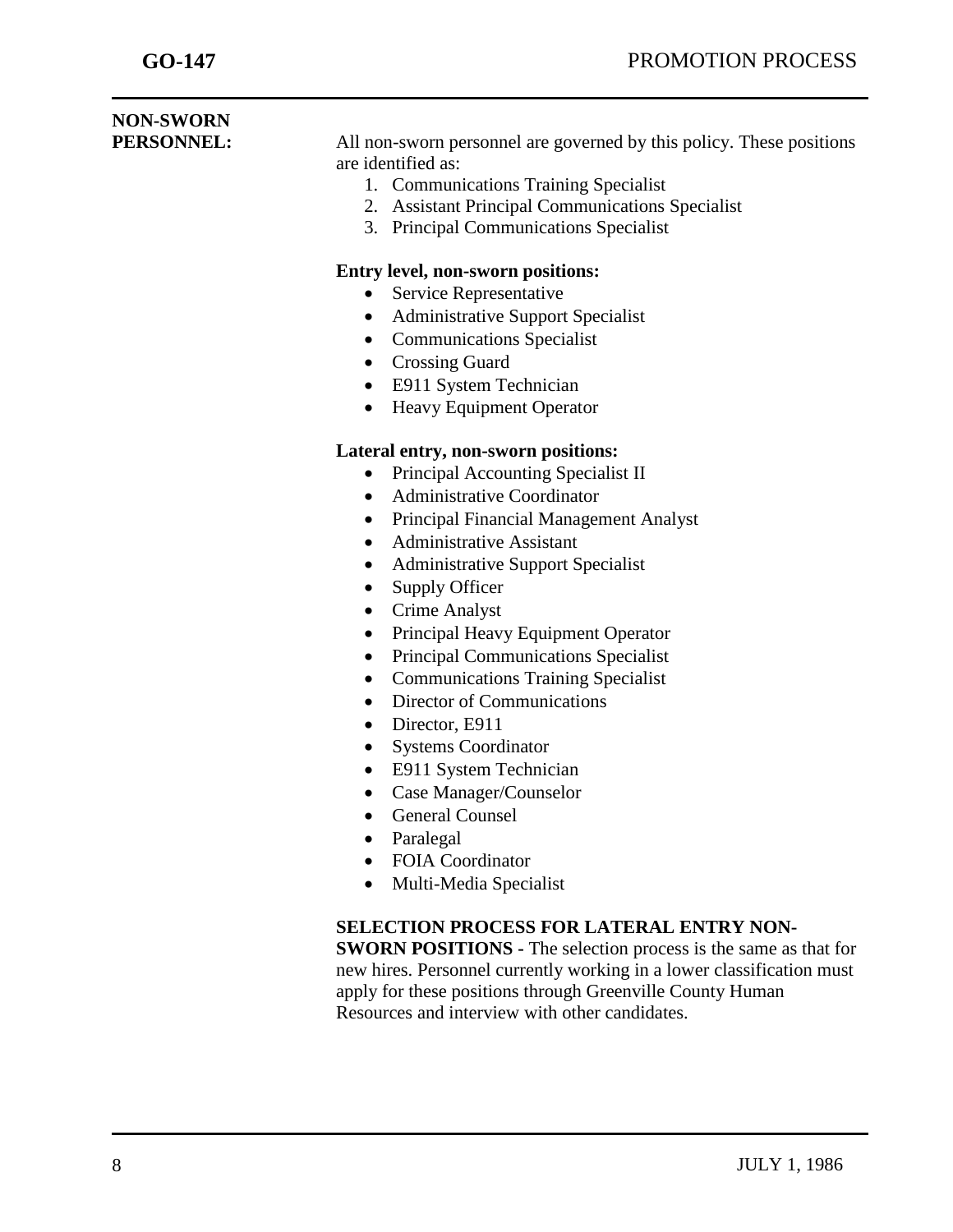|                                                                | Specialist.                                                                                                                                                                                                                                                                                   | <b>COMPETITIVE PROMOTIONS FOR NON-SWORN</b><br><b>POSITIONS</b> - Required for all positions above Communications                                                                                                                                                                                                                                      |  |  |
|----------------------------------------------------------------|-----------------------------------------------------------------------------------------------------------------------------------------------------------------------------------------------------------------------------------------------------------------------------------------------|--------------------------------------------------------------------------------------------------------------------------------------------------------------------------------------------------------------------------------------------------------------------------------------------------------------------------------------------------------|--|--|
| <b>QUALIFICATIONS:</b>                                         |                                                                                                                                                                                                                                                                                               | There are three factors in the promotion process:                                                                                                                                                                                                                                                                                                      |  |  |
|                                                                | 1. Longevity<br>2. Annual Performance Appraisal<br>3. Promotion Review Board                                                                                                                                                                                                                  |                                                                                                                                                                                                                                                                                                                                                        |  |  |
| <b>LONGEVITY:</b>                                              | Candidates must have the following total years of Communications<br>experience as listed below. Personnel who have been reinstated/hired<br>will not be eligible for promotion until completing one year of<br>continuous employment from their most recent date of hire or<br>reinstatement. |                                                                                                                                                                                                                                                                                                                                                        |  |  |
|                                                                | <b>Rank</b>                                                                                                                                                                                                                                                                                   | <b>Experience and Performance Appraisal</b>                                                                                                                                                                                                                                                                                                            |  |  |
| <b>Communications Training</b><br>Specialist                   |                                                                                                                                                                                                                                                                                               | One year of Communications<br>experience with at least one year with<br>this agency since their most recent date<br>of hire/reinstatement. Must have at least<br>a 3.25 from their last annual<br>performance appraisal.                                                                                                                               |  |  |
| <b>Assistant Principal</b><br><b>Communications Specialist</b> |                                                                                                                                                                                                                                                                                               | Two years of Communications<br>experience with at least one year with<br>this agency since their most recent date<br>of hire/reinstatement. Candidate must<br>be currently at the rank of<br><b>Communications Training Specialist</b><br>for a period of one year. Must have at<br>least a 3.75 from their last annual<br>performance appraisal.      |  |  |
| <b>Principal Communications</b><br>Specialist                  |                                                                                                                                                                                                                                                                                               | Three years of Communications<br>experience with at least two years with<br>this agency since their most recent date<br>of hire/reinstatement. Candidates must<br>be currently at the rank of Assistant<br><b>Communications Specialist</b><br>for a period of one year. Must have at<br>least a 3.75 from their last annual<br>performance appraisal. |  |  |